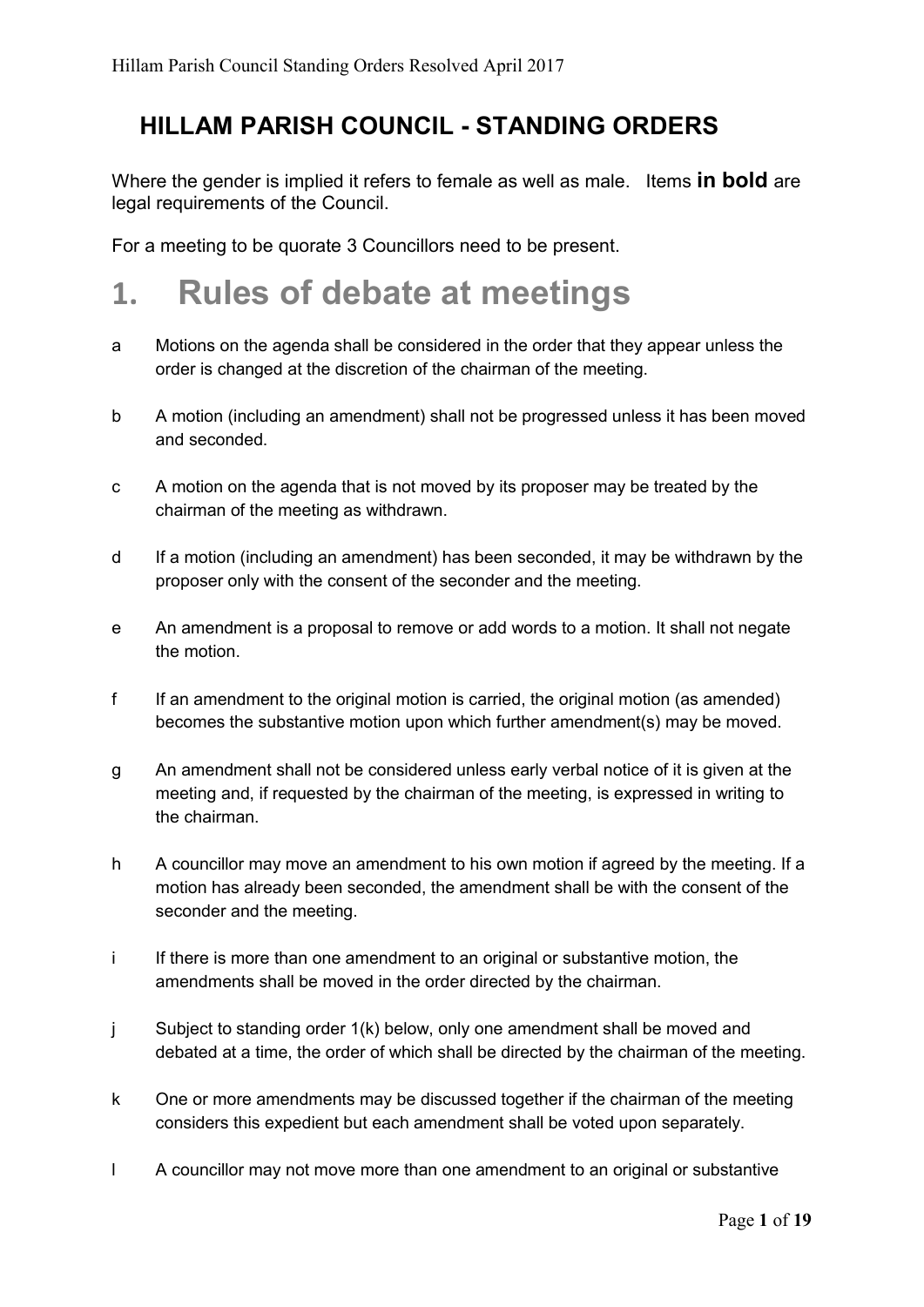motion.

- m The mover of an amendment has no right of reply at the end of debate on it.
- n Where a series of amendments to an original motion are carried, the mover of the original motion shall have a right of reply either at the end of debate of the first amendment or at the very end of debate on the final substantive motion immediately before it is put to the vote.
- o Unless permitted by the chairman of the meeting, a councillor may speak once in the debate on a motion except:
	- i. to speak on an amendment moved by another councillor;
	- ii. to move or speak on another amendment if the motion has been amended since he last spoke;
	- iii. to make a point of order;
	- iv. to give a personal explanation; or
	- v. in exercise of a right of reply.
- p During the debate of a motion, a councillor may interrupt only on a point of order or a personal explanation and the councillor who was interrupted shall stop speaking. A councillor raising a point of order shall identify the standing order which he considers has been breached or specify the other irregularity in the proceedings of the meeting he is concerned by.
- q A point of order shall be decided by the chairman of the meeting and his decision shall be final.
- r When a motion is under debate, no other motion shall be moved except:
	- i. to amend the motion;
	- ii. to proceed to the next business;
	- iii. to adjourn the debate;
	- iv. to put the motion to a vote;
	- v. to ask a person to be no longer heard or to leave the meeting;
	- vi. to refer a motion to a committee or sub-committee for consideration;
	- vii. to exclude the public and press;
	- viii. to adjourn the meeting; or
	- ix. to suspend particular standing order(s) excepting those which reflect mandatory statutory requirements.
- s Before an original or substantive motion is put to the vote, the chairman of the meeting shall be satisfied that the motion has been sufficiently debated and that the mover of the motion under debate has exercised or waived his right of reply.
- t Excluding motions moved under standing order 1(r) above, the contributions or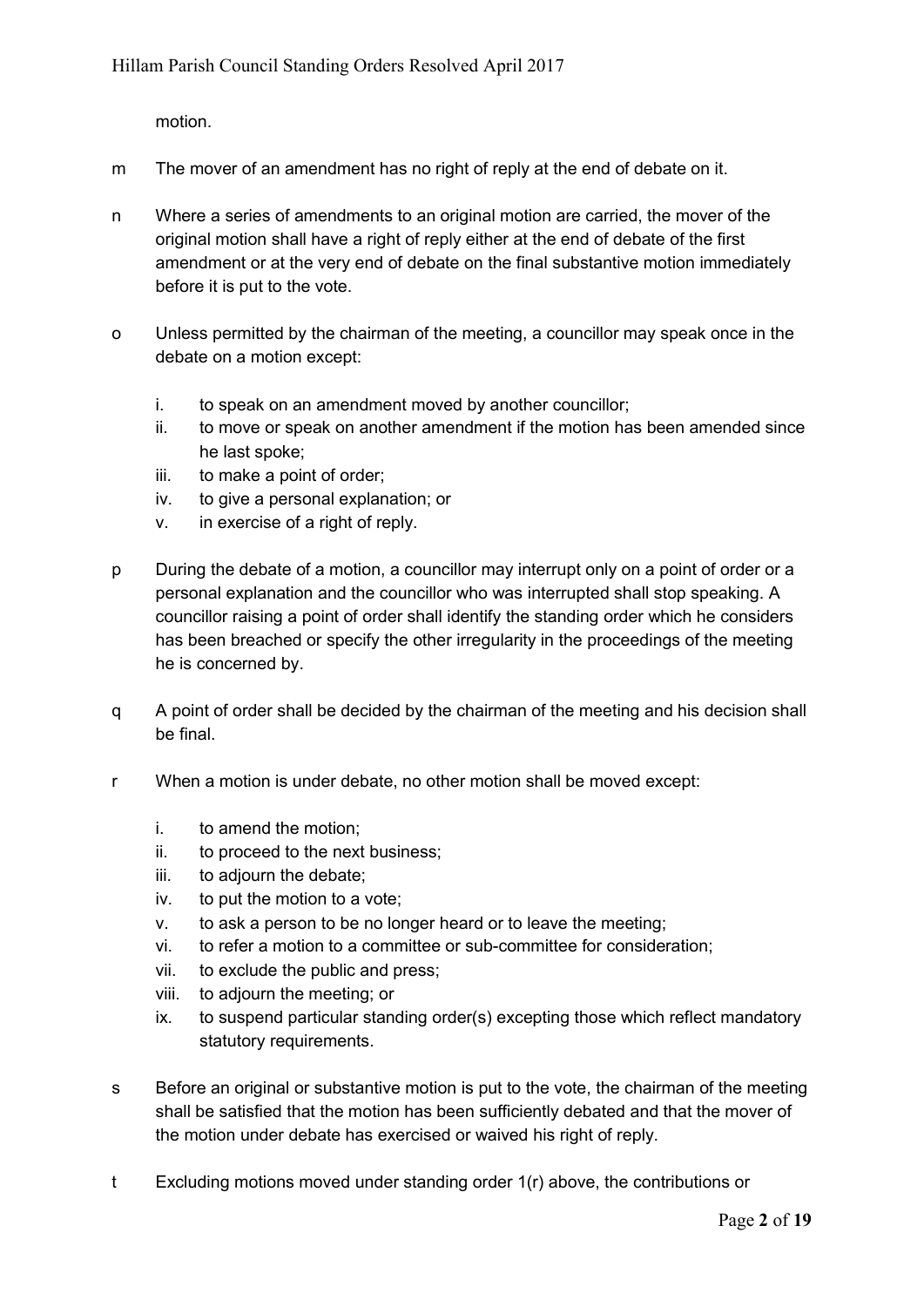speeches by a councillor shall relate only to the motion under discussion and shall not exceed 5 minutes without the consent of the chairman of the meeting.

#### 2. Disorderly conduct at meetings

- a No person shall obstruct the transaction of business at a meeting or behave offensively or improperly. If this standing order is ignored, the chairman of the meeting shall request such person(s) to moderate or improve their conduct.
- b If person(s) disregard the request of the chairman of the meeting to moderate or improve their conduct, any councillor or the chairman of the meeting may move that the person be no longer heard or excluded from the meeting. The motion, if seconded, shall be put to the vote without discussion.
- c If a resolution made under standing order 2(b) above is ignored, the chairman of the meeting may take further reasonable steps to restore order or to progress the meeting. This may include temporarily suspending or closing the meeting.

#### 3. Meetings generally

- **Full Council meetings**
- **Committee meetings**
- Sub-committee meetings
- <sup>a</sup> Meetings shall not take place in premises which at the time of the meeting are used for the supply of alcohol, unless no other premises are available free of charge or at a reasonable cost.
- <sup>b</sup> The minimum three clear days for notice of a meeting does not include the day on which notice was issued, the day of the meeting, a Sunday, a day of the Christmas break, a day of the Easter break or of a bank holiday or a day appointed for public thanksgiving or mourning.
- <sup>c</sup> The minimum three clear days' public notice for a meeting does not include the day on which the notice was issued or the day of the meeting unless the meeting is convened at shorter notice OR [The minimum three clear days' public notice of a meeting does not include the day on which the notice was issued or the day of the meeting].
- <sup>d</sup> Meetings shall be open to the public unless their presence is prejudicial to the public interest by reason of the confidential nature of the business to be transacted or for other special reasons. The public's exclusion from part or all of a meeting shall be by a resolution which shall give reasons for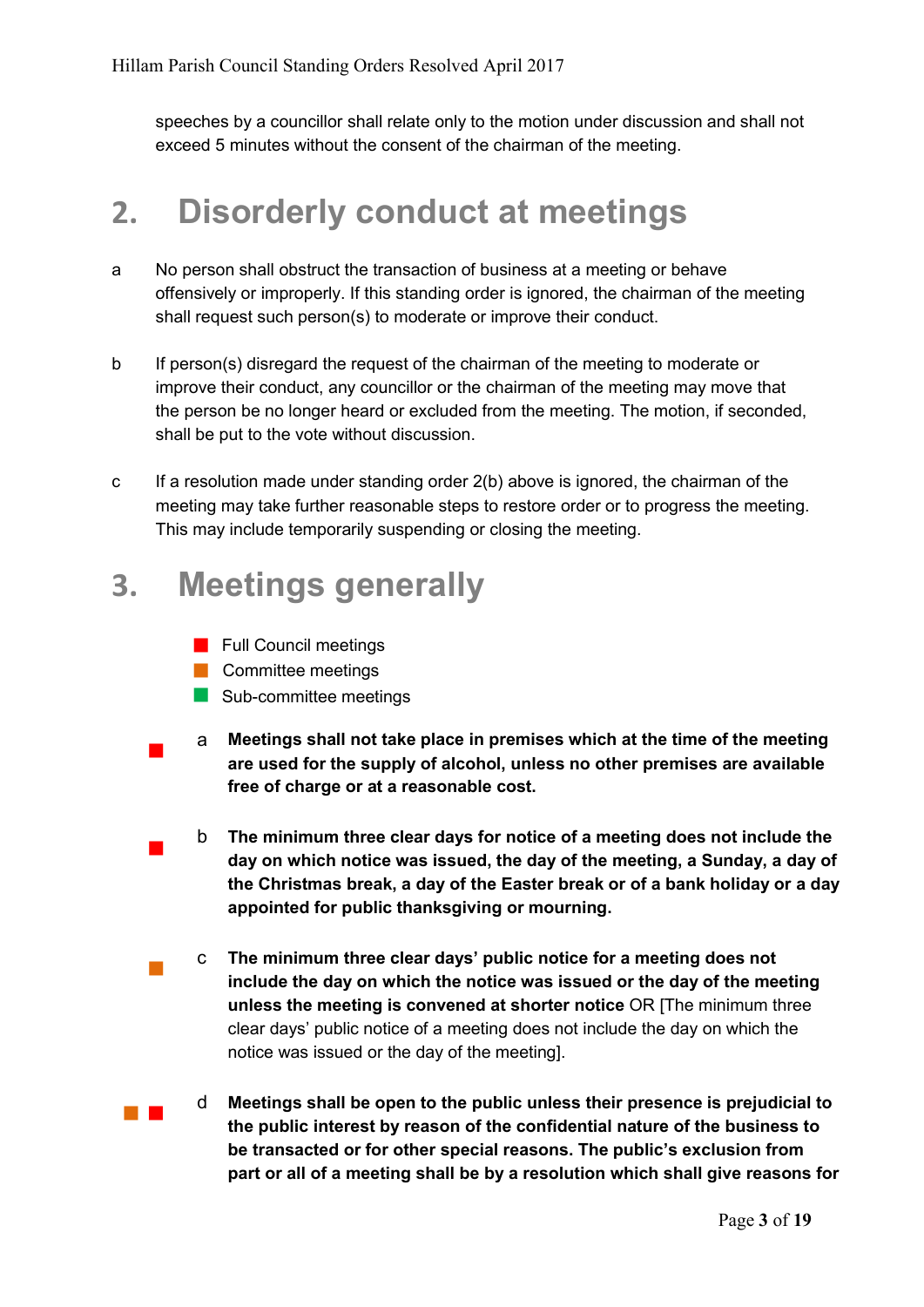#### the public's exclusion.

- e Members of the public may make representations, answer questions and give evidence at a meeting which they are entitled to attend in respect of the business on the agenda.
- f The period of time designated for public participation at a meeting in accordance with standing order 3(e) above shall not exceed 15 minutes unless directed by the chairman of the meeting.
- g Subject to standing order 3(f) above, a member of the public shall not speak for more than 5 minutes.
- h In accordance with standing order 3(e) above, a question shall not require a response at the meeting nor start a debate on the question. The chairman of the meeting may direct that a written or oral response be given.
- i A person shall raise his hand when requesting to speak. The chairman of the meeting may at any time request a person to stand when speaking.
- j A person who speaks at a meeting shall direct his comments to the chairman of the meeting.
- k Only one person is permitted to speak at a time. If more than one person wants to speak, the chairman of the meeting shall direct the order of speaking.
- <sup>l</sup> Photographing, recording, broadcasting or transmitting the proceedings of a meeting by any means is permitted under the Openness of Local Government Bodies Regulations 2014. The process will be governed by separate rules adopted by the council.
- m The press shall be provided with reasonable facilities for the taking of their report of all or part of a meeting at which they are entitled to be present.
	- <sup>n</sup> Subject to standing orders which indicate otherwise, anything authorised or required to be done by, to or before the Chairman of the Council may in his absence be done by, to or before the Vice-Chairman of the Council (if any).
	- <sup>o</sup> The Chairman, if present, shall preside at a meeting. If the Chairman is absent from a meeting, the Vice-Chairman, if present, shall preside. If both the Chairman and the Vice-Chairman are absent from a meeting, a councillor as chosen by the councillors present at the meeting shall preside at the meeting.
- **p** Subject to a meeting being quorate, all questions at a meeting shall be decided by a majority of the councillors or councillors with voting rights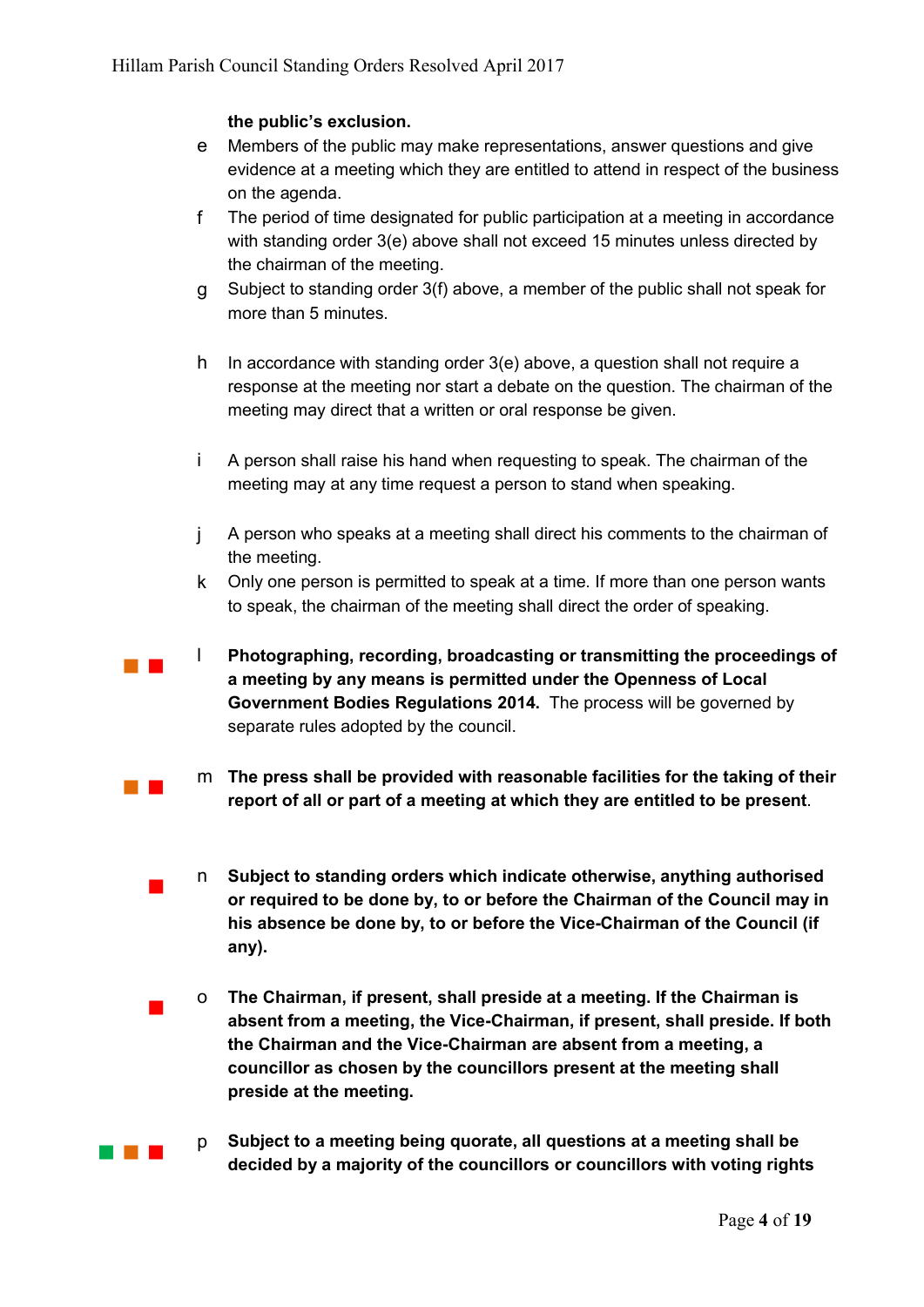#### present and voting.

**q** The chairman of a meeting may give an original vote on any matter put to the vote, and in the case of an equality of votes may exercise his casting vote whether or not he gave an original vote. *See standing orders 5(i) and (j) below for the different rules that apply in the election of the Chairman of the Council at the annual meeting of the council.*

- r Unless standing orders provide otherwise, voting on a question shall be by a show of hands. At the request of a councillor, the voting on any question shall be recorded so as to show whether each councillor present and voting gave his vote for or against that question. Such a request shall be made before moving on to the next item of business on the agenda.
- s The minutes of a meeting shall include an accurate record of the following:
	- i. the time and place of the meeting;
	- ii. the names of councillors present and absent;
	- iii. interests that have been declared by councillors and non-councillors with voting rights;
	- iv. whether a councillor or non-councillor with voting rights left the meeting when matters that they held interests in were being considered;
	- v. if there was a public participation session; and
	- vi. the resolutions made.
- $\begin{array}{ll} \blacksquare \hspace{14pt} \blacksquare \hspace{14pt} \blacksquare \hspace{14pt} \blacksquare \hspace{14pt} \blacksquare \end{array}$  A councillor or a non-councillor with voting rights who has a disclosable pecuniary interest or another interest as set out in the council's code of conduct in a matter being considered at a meeting is subject to statutory limitations or restrictions under the code on his right to participate and vote on that matter.
	- <sup>u</sup> No business may be transacted at a meeting unless at least one-third of the whole number of members of the council are present and in no case shall the quorum of a meeting be less than three.
- **v** If a meeting is or becomes inquorate no business shall be transacted and the meeting shall be closed. The business on the agenda for the meeting shall be adjourned to another meeting.
	- w A meeting shall not exceed a period of 2.00 hours.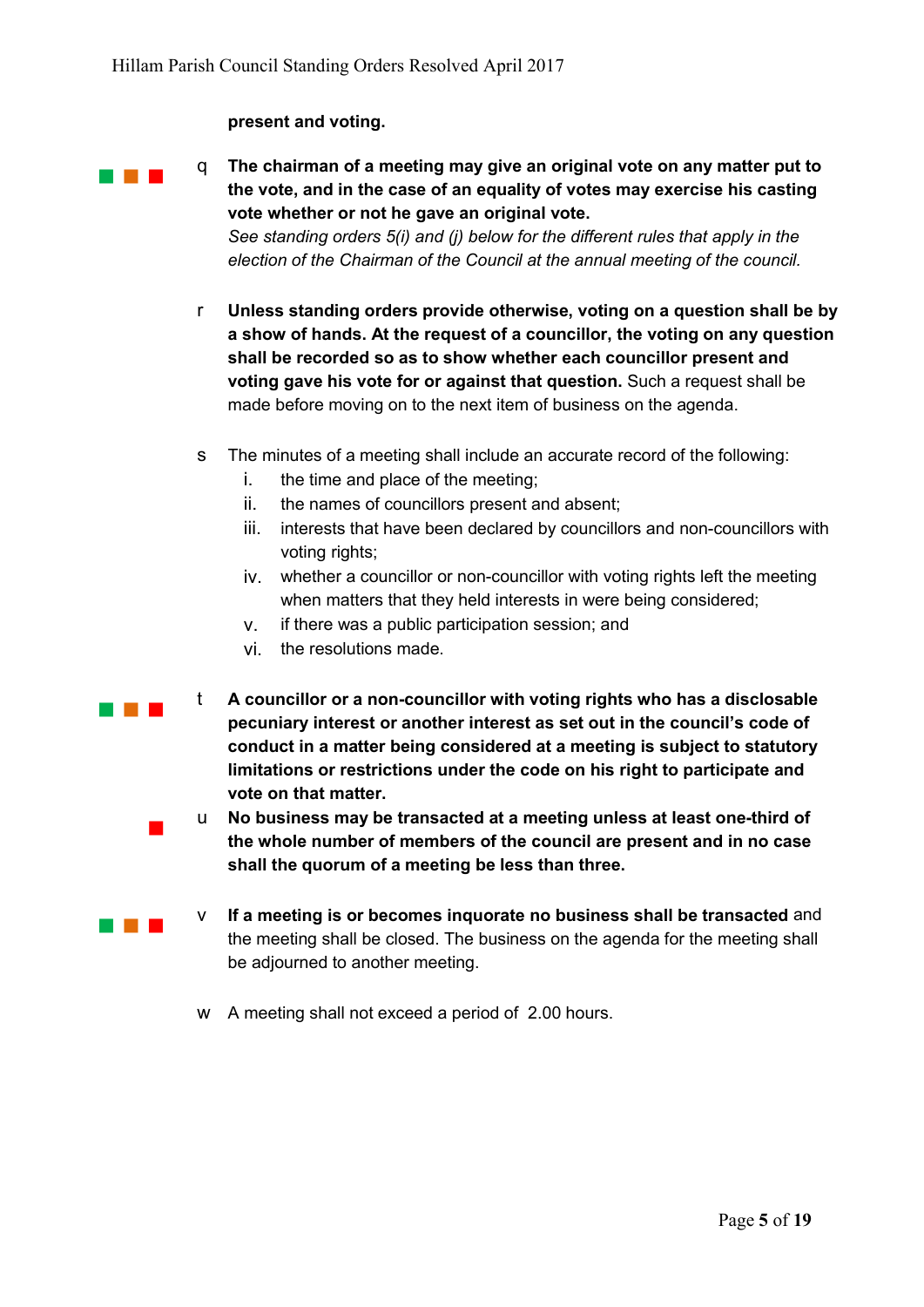#### 4. Committees and sub-committees

- a Unless the council determines otherwise, a committee may appoint a subcommittee whose terms of reference and members shall be determined by the committee.
- b The members of a committee may include non-councillors unless it is a committee which regulates and controls the finances of the council.
- c Unless the council determines otherwise, all the members of an advisory committee and a sub-committee of the advisory committee may be noncouncillors.
- d The council may appoint standing committees or other committees as may be necessary, and:
	- i. shall determine their terms of reference;
	- ii. shall determine the number and time of the ordinary meetings of a standing committee up until the date of the next annual meeting of full council;
	- iii. shall permit a committee, other than in respect of the ordinary meetings of a committee, to determine the number and time of its meetings;
	- iv. shall, subject to standing orders 4(b) and (c) above, appoint and determine the terms of office of members of such a committee;
	- v. may, subject to standing orders 4(b) and (c) above, appoint and determine the terms of office of the substitute members to a committee whose role is to replace the ordinary members at a meeting of a committee if the ordinary members of the committee confirm to the Proper Officer 7 days before the meeting that they are unable to attend;
	- vi. shall, after it has appointed the members of a standing committee, appoint the chairman of the standing committee;
	- vii. shall permit a committee other than a standing committee, to appoint its own chairman at the first meeting of the committee;
	- viii. shall determine the place, notice requirements and quorum for a meeting of a committee and a sub-committee which shall be no less than three;
	- ix. shall determine if the public may participate at a meeting of a committee;
	- x. shall determine if the public and press are permitted to attend the meetings of a sub-committee and also the advance public notice requirements, if any, required for the meetings of a sub-committee;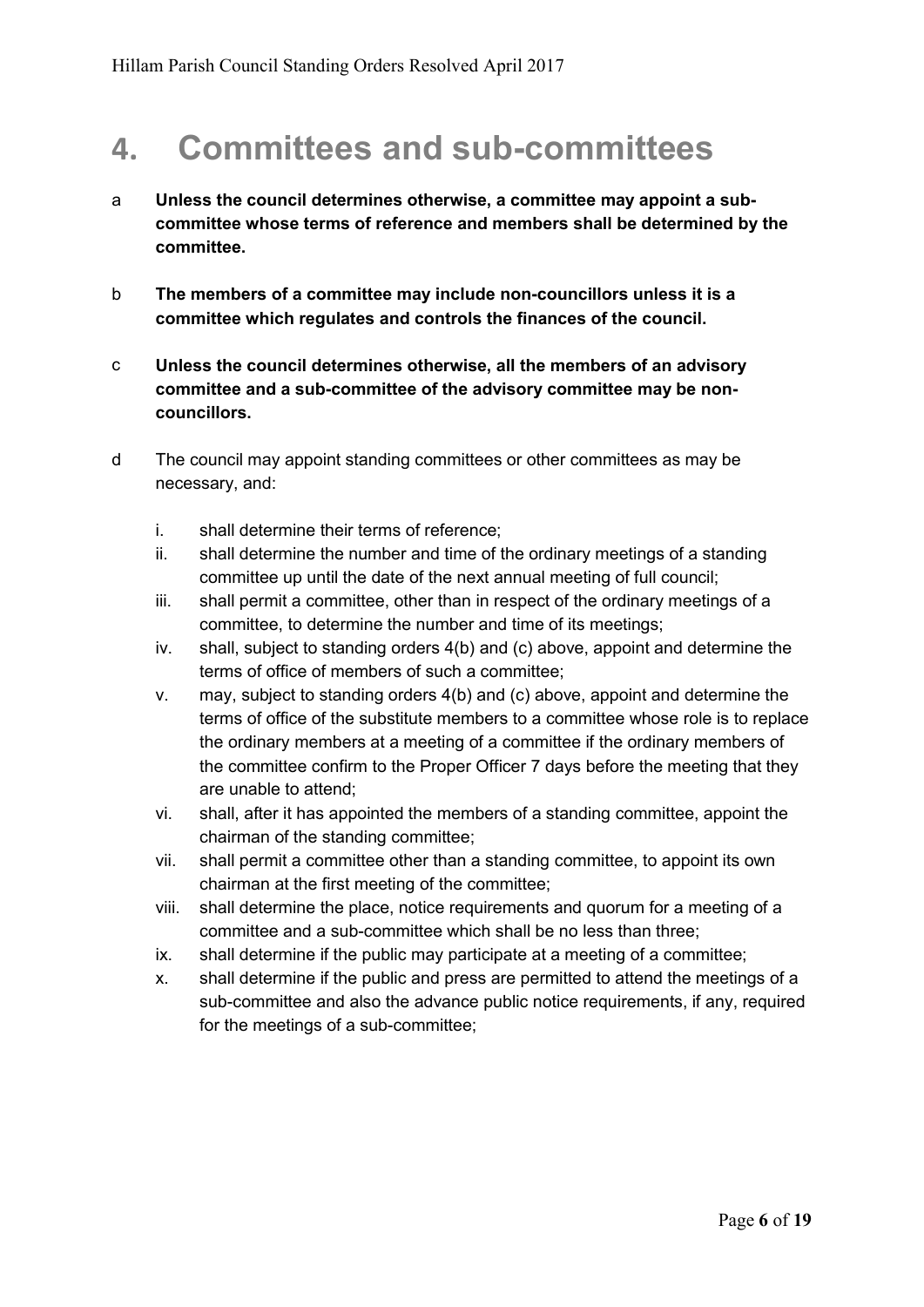- xi. shall determine if the public may participate at a meeting of a sub-committee that they are permitted to attend; and
- xii. may dissolve a committee.

#### 5. Ordinary council meetings

- a In an election year, the annual meeting of the council shall be held on or within 14 days following the day on which the new councillors elected take office.
- b In a year which is not an election year, the annual meeting of a council shall be held on such day in May as the council may direct.
- c If no other time is fixed, the annual meeting of the council shall take place at 7pm.
- d In addition to the annual meeting of the council, at least three other ordinary meetings shall be held in each year on such dates and times as the council directs.
- e The first business conducted at the annual meeting of the council shall be the election of the Chairman and Vice-Chairman of the Council.
- f The Chairman of the Council, unless he has resigned or becomes disqualified, shall continue in office and preside at the annual meeting until his successor is elected at the next annual meeting of the council.
- g The Vice-Chairman of the Council, if any, unless he resigns or becomes disqualified, shall hold office until immediately after the election of the Chairman of the Council at the next annual meeting of the council.
- h In an election year, if the current Chairman of the Council has not been re-elected as a member of the council, he shall preside at the meeting until a successor Chairman of the Council has been elected. The current Chairman of the Council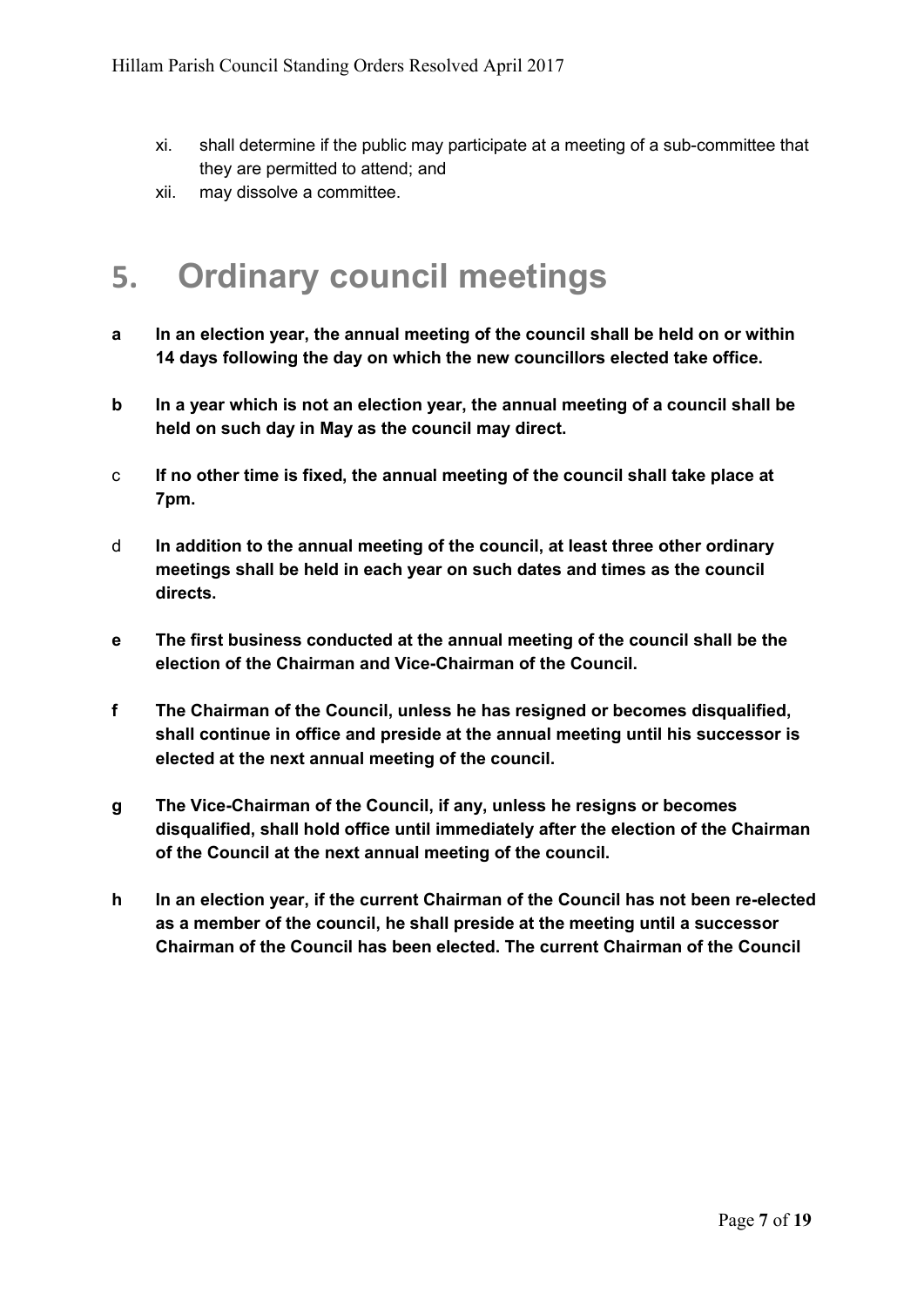shall not have an original vote in respect of the election of the new Chairman of the Council but must give a casting vote in the case of an equality of votes.

- i In an election year, if the current Chairman of the Council has been re-elected as a member of the council, he shall preside at the meeting until a new Chairman of the Council has been elected. He may exercise an original vote in respect of the election of the new Chairman of the Council and must give a casting vote in the case of an equality of votes.
- j Following the election of the Chairman of the Council and Vice-Chairman (if any) of the Council at the annual meeting of the council, the business of the annual meeting shall include:
	- i. In an election year, delivery by the Chairman of the Council and councillors of their acceptance of office forms unless the council resolves for this to be done at a later date. In a year which is not an election year, delivery by the Chairman of the Council of his acceptance of office form unless the council resolves for this to be done at a later date;
	- ii. Confirmation of the accuracy of the minutes of the last meeting of the council;
	- iii. Receipt of the minutes of the last meeting of a committee;
	- iv. Consideration of the recommendations made by a committee;
	- v. Review of delegation arrangements to committees, sub-committees, staff and other local authorities;
	- vi. Review of the terms of reference for committees;
	- vii. Appointment of members to existing committees;
	- viii. Appointment of any new committees in accordance with standing order 4 above;
	- ix. Review and adoption of appropriate standing orders and financial regulations;
	- x. Review of arrangements, including any charters and agency agreements, with other local authorities and review of contributions made to expenditure incurred by other local authorities;
	- xi. Review of representation on or work with external bodies and arrangements for reporting back;
	- xii. In an election year, to make arrangements with a view to the council becoming eligible to exercise the general power of competence in the future;
	- xiii. Review of inventory of land and assets including buildings and office equipment;
	- xiv. Confirmation of arrangements for insurance cover in respect of all insured risks;
	- xv. Review of the council's and/or staff subscriptions to other bodies;
	- xvi. Review of the council's complaints procedure;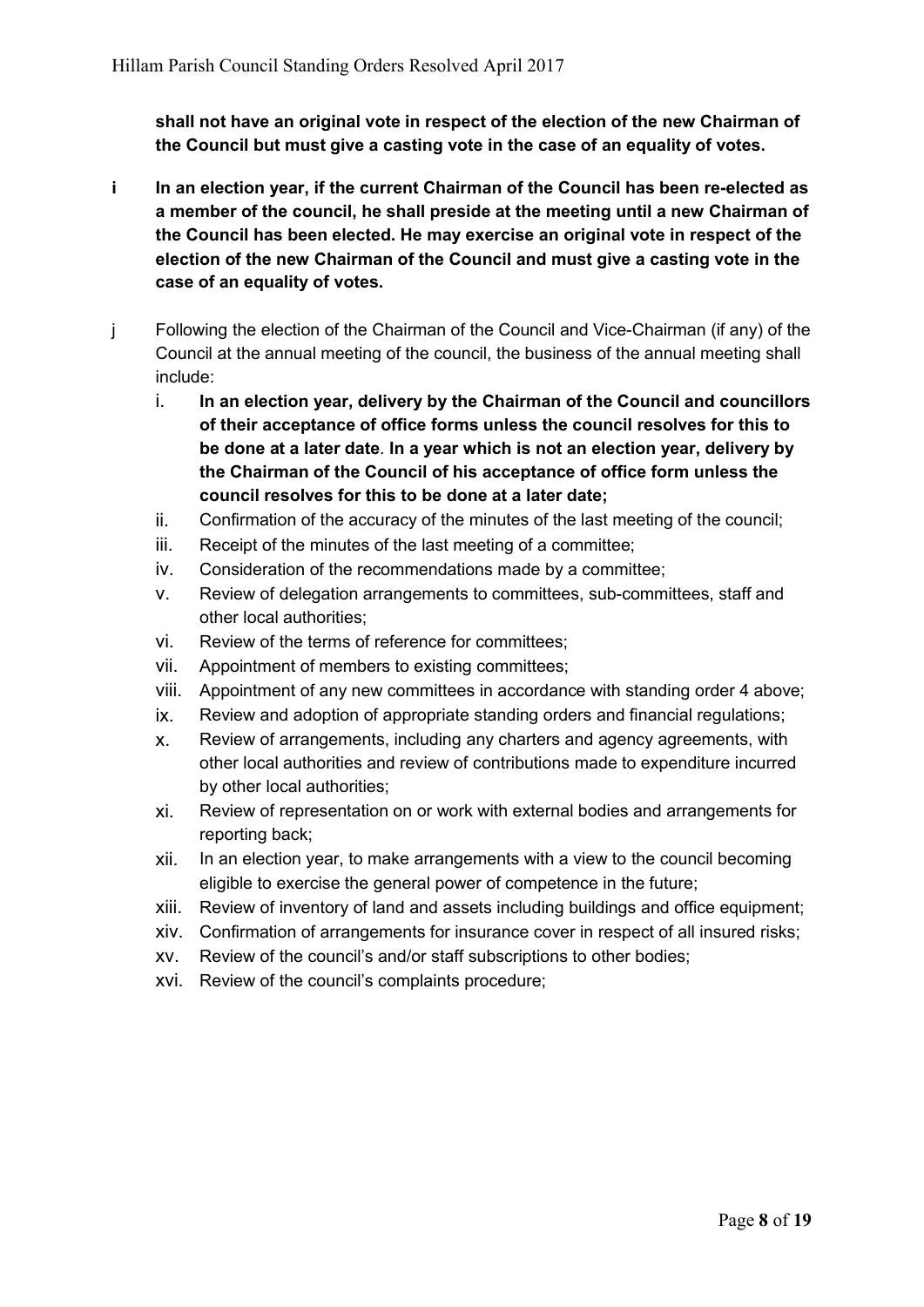- xvii. Review of the council's procedures for handling requests made under the Freedom of Information Act 2000 and the Data Protection Act 1998;
- xviii. Review of the council's policy for dealing with the press/media; and
- xix. Determining the time and place of ordinary meetings of the full council up to and including the next annual meeting of full council.
- 6. Extraordinary meetings of the council and committees and sub-committees
- a The Chairman of the Council may convene an extraordinary meeting of the council at any time.
- b If the Chairman of the Council does not or refuses to call an extraordinary meeting of the council within seven days of having been requested in writing to do so by two councillors, any two councillors may convene an extraordinary meeting of the council. The public notice giving the time, place and agenda for such a meeting must be signed by the two councillors.
- c The chairman of a committee [or a sub-committee] may convene an extraordinary meeting of the committee [or the sub-committee] at any time.
- d If the chairman of a committee [or a sub-committee] does not or refuses to call an extraordinary meeting within 7 days of having been requested by to do so by 2 members of the committee [or the sub-committee], any 2 members of the committee [and the sub-committee] may convene an extraordinary meeting of a committee [and a sub-committee].

#### 7. Previous resolutions

- a A resolution shall not be reversed within six months except either by a special motion, which requires written notice by at least 3 councillors to be given to the Proper Officer in accordance with standing order 9 below, or by a motion moved in pursuance of the recommendation of a committee or a sub-committee.
- b When a motion moved pursuant to standing order 7(a) above has been disposed of, no similar motion may be moved within a further six months.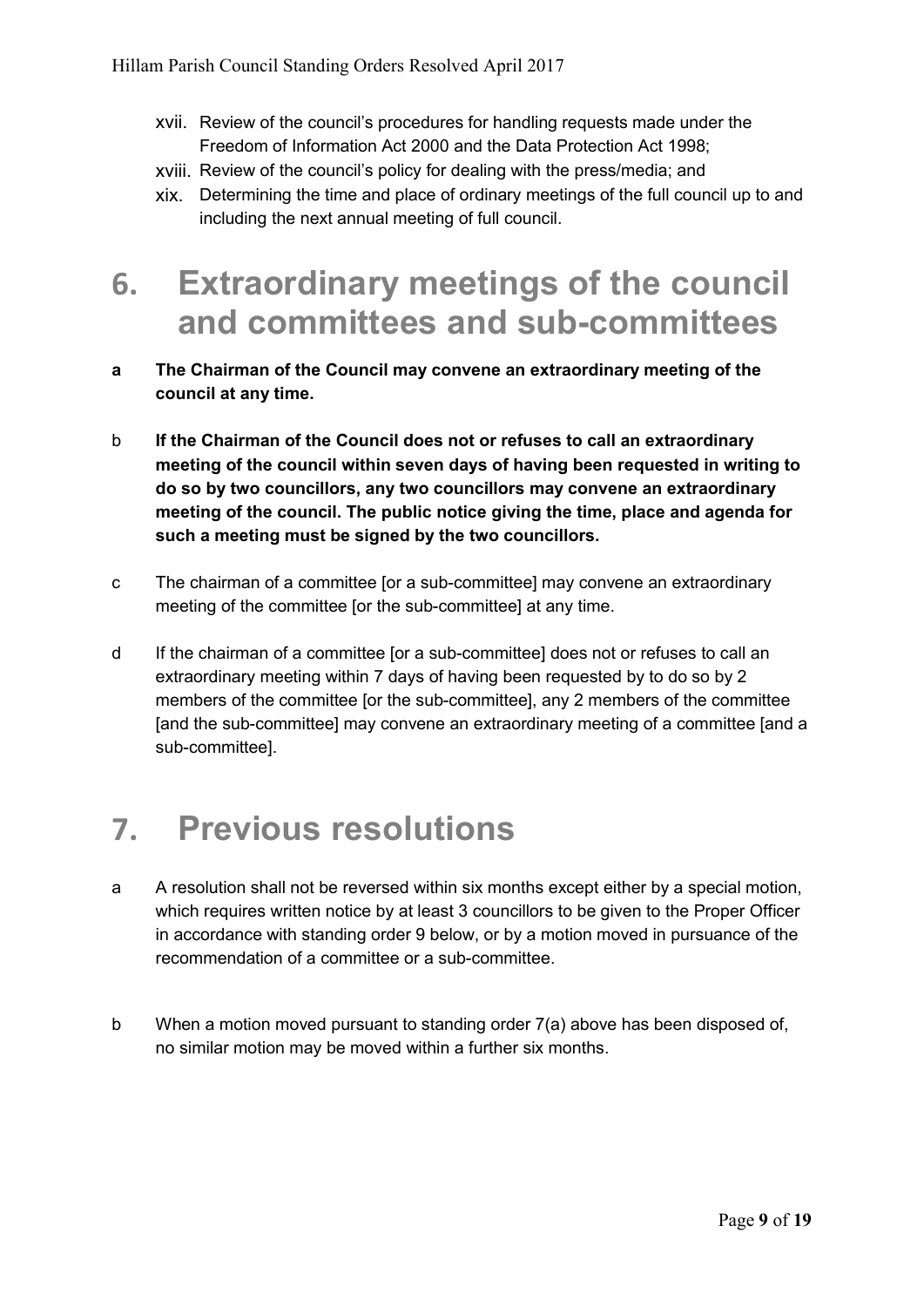#### 8. Voting on appointments

a Where more than two persons have been nominated for a position to be filled by the council and none of those persons has received an absolute majority of votes in their favour, the name of the person having the least number of votes shall be struck off the list and a fresh vote taken. This process shall continue until a majority of votes is given in favour of one person. A tie in votes may be settled by the casting vote exerciseable by the chairman of the meeting.

#### 9. Motions for a meeting that require written notice to be given to the Proper **Officer**

- a A motion shall relate to the responsibilities of the meeting which it is tabled for and in any event shall relate to the performance of the council's statutory functions, powers and obligations or an issue which specifically affects the council's area or its residents.
- b No motion may be moved at a meeting unless it is on the agenda and the mover has given written notice of its wording to the Proper Officer at least 8 clear days before the meeting. Clear days do not include the day of the notice or the day of the meeting.
- c The Proper Officer may, before including a motion on the agenda received in accordance with standing order 9(b) above, correct obvious grammatical or typographical errors in the wording of the motion.
- d If the Proper Officer considers the wording of a motion received in accordance with standing order 9(b) above is not clear in meaning, the motion shall be rejected until the mover of the motion resubmits it in writing to the Proper Officer so that it can be understood at least 7 clear days before the meeting.
- e If the wording or subject of a proposed motion is considered improper, the Proper Officer shall consult with the chairman of the forthcoming meeting or, as the case may be, the councillors who have convened the meeting, to consider whether the motion shall be included in the agenda or rejected.
- f Subject to standing order 9(e) above, the decision of the Proper Officer as to whether or not to include the motion on the agenda shall be final.
- g Motions received shall be recorded in a book for that purpose and numbered in the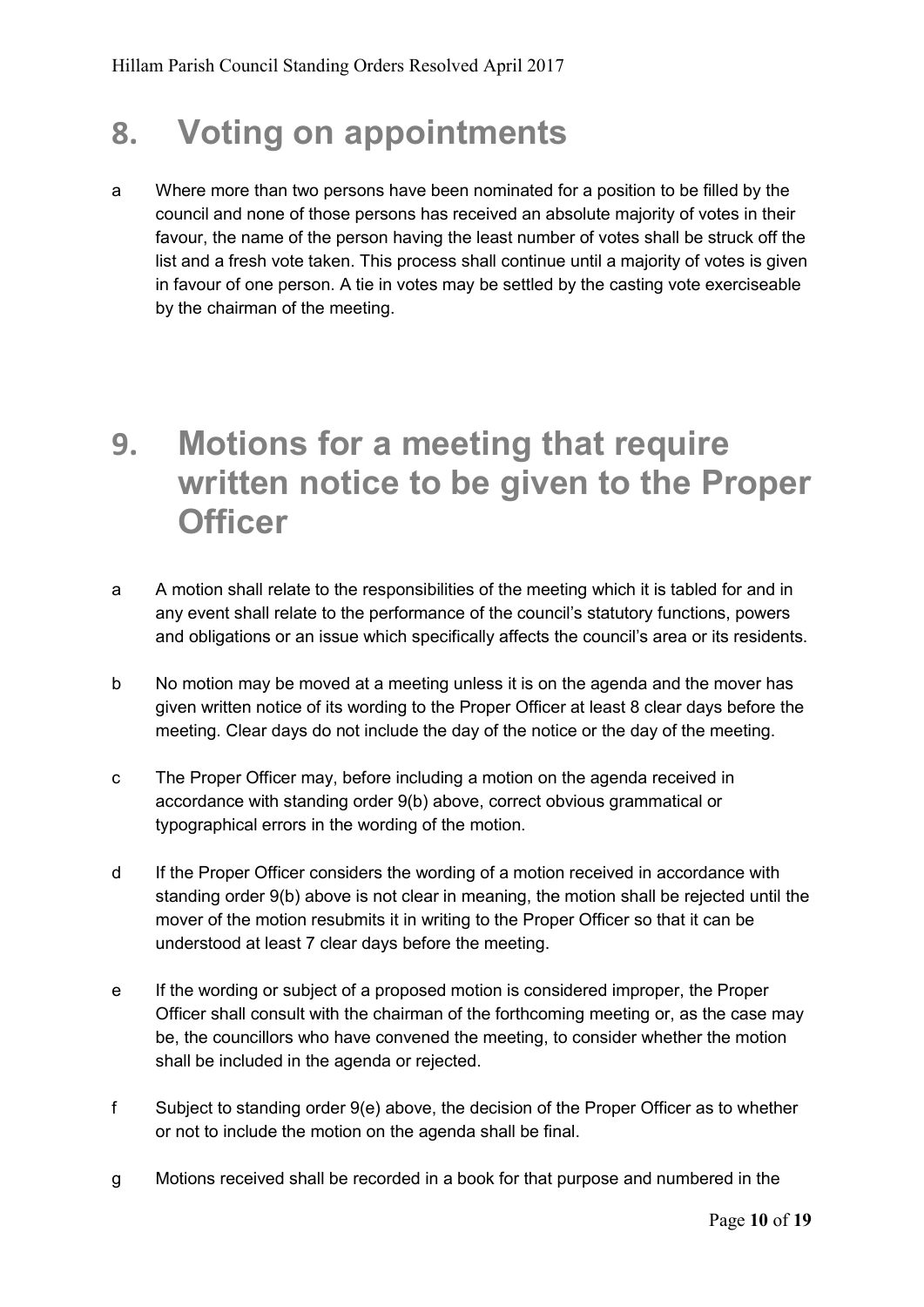order that they are received.

h Motions rejected shall be recorded in a book for that purpose with an explanation by the Proper Officer for their rejection.

#### 10. Motions at a meeting that do not require written notice

- a The following motions may be moved at a meeting without written notice to the Proper Officer;
	- i. to correct an inaccuracy in the draft minutes of a meeting;
	- ii. to move to a vote;
	- iii. to defer consideration of a motion;
	- iv. to refer a motion to a particular committee or sub-committee;
	- v. to appoint a person to preside at a meeting;
	- vi. to change the order of business on the agenda;
	- vii. to proceed to the next business on the agenda;
	- viii. to require a written report;
	- ix. to appoint a committee or sub-committee and their members;
	- x. to extend the time limits for speaking;
	- xi. to exclude the press and public from a meeting in respect of confidential or sensitive information which is prejudicial to the public interest;
	- xii. to not hear further from a councillor or a member of the public;
	- xiii. to exclude a councillor or member of the public for disorderly conduct;
	- xiv. to temporarily suspend the meeting;
	- xv. to suspend a particular standing order (unless it reflects mandatory statutory requirements);
	- xvi. to adjourn the meeting; or
	- xvii. to close a meeting.

# 11. Handling confidential or sensitive information

- a The agenda, papers that support the agenda and the minutes of a meeting shall not disclose or otherwise undermine confidential or sensitive information which for special reasons would not be in the public interest.
- b Councillors and staff shall not disclose confidential or sensitive information which for special reasons would not be in the public interest.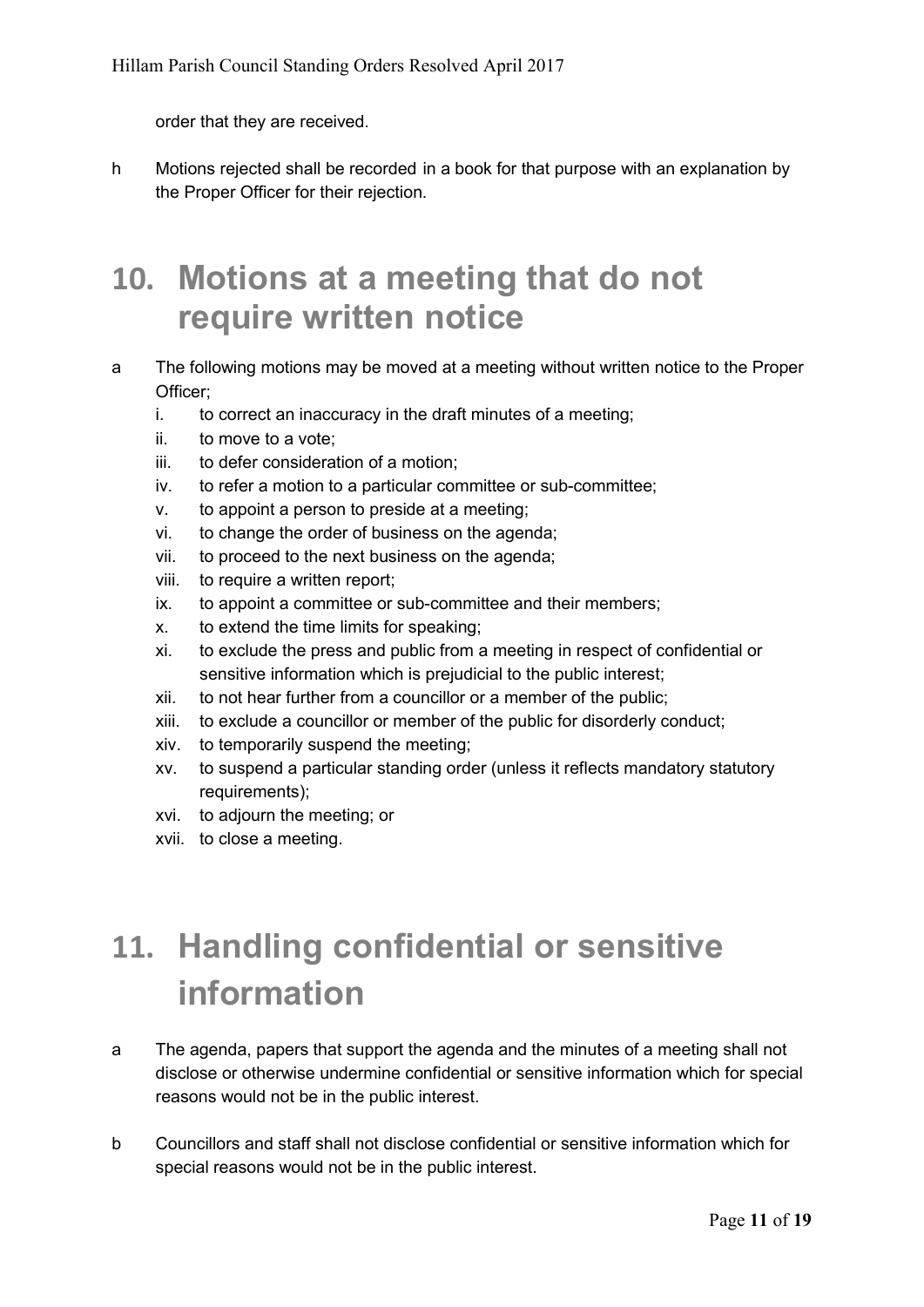#### 12. Draft minutes

- a If the draft minutes of a preceding meeting have been served on councillors with the agenda to attend the meeting at which they are due to be approved for accuracy, they shall be taken as read.
- b There shall be no discussion about the draft minutes of a preceding meeting except in relation to their accuracy. A motion to correct an inaccuracy in the draft minutes shall be moved in accordance with standing order 10(a)(i) above.
- c The accuracy of draft minutes, including any amendment(s) made to them, shall be confirmed by resolution and shall be signed by the chairman of the meeting and stand as an accurate record of the meeting to which the minutes relate.
- d If the chairman of the meeting does not consider the minutes to be an accurate record of the meeting to which they relate, he shall sign the minutes and include a paragraph in the following terms or to the same effect:

"The chairman of this meeting does not believe that the minutes of the meeting of the Hillam Parish Council held on [date] in respect of ( item ) were a correct record but his view was not upheld by the meeting and the minutes are confirmed as an accurate record of the proceedings."

e Upon a resolution which confirms the accuracy of the minutes of a meeting, the draft minutes or recordings of the meeting for which approved minutes exist shall be destroyed.

#### 13. Code of conduct and dispensations

*See also standing order 3(t) above.* 

#### a All councillors and non-councillors with voting rights shall observe the code of conduct adopted by the council.

- b Unless he has been granted a dispensation, a councillor or non-councillor with voting rights shall withdraw from a meeting when it is considering a matter in which he has a disclosable pecuniary interest. He may return to the meeting after it has considered the matter in which he had the interest.
- c Unless he has been granted a dispensation, a councillor or non-councillor with voting rights shall withdraw from a meeting when it is considering a matter in which he has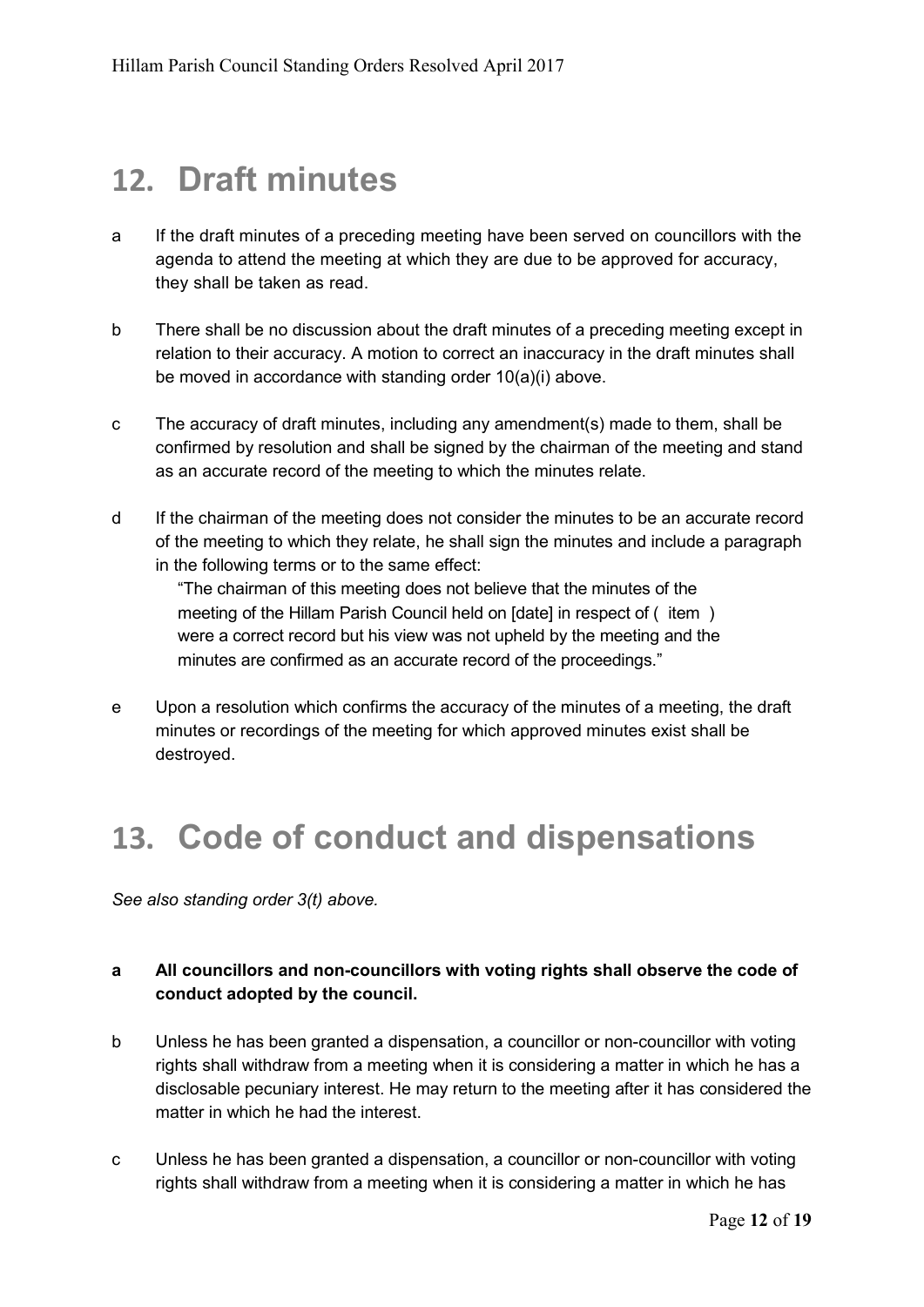another interest if so required by the council's code of conduct. He may return to the meeting after it has considered the matter in which he had the interest.

- d Dispensation requests shall be in writing and submitted to the Proper Officer as soon as possible before the meeting, or failing that, at the start of the meeting for which the dispensation is required.
- e A decision as to whether to grant a dispensation shall be made [by the Proper Officer] OR [by a meeting of the council, or committee or sub-committee for which the dispensation is required] and that decision is final.
- f A dispensation request shall confirm:
	- i. the description and the nature of the disclosable pecuniary interest or other interest to which the request for the dispensation relates;
	- ii. whether the dispensation is required to participate at a meeting in a discussion only or a discussion and a vote;
	- iii. the date of the meeting or the period (not exceeding four years) for which the dispensation is sought; and
	- iv. an explanation as to why the dispensation is sought.
- g Subject to standing orders 13(d) and (f) above, dispensations requests shall be considered [by the Proper Officer before the meeting or, if this is not possible, at the start of the meeting for which the dispensation is required] OR [at the beginning of the meeting of the council, or committee or a sub-committee for which the dispensation is required].
- h A dispensation may be granted in accordance with standing order 13(e) above if having regard to all relevant circumstances the following applies:
	- i. without the dispensation the number of persons prohibited from participating in the particular business would be so great a proportion of the meeting transacting the business as to impede the transaction of the business or
	- ii. granting the dispensation is in the interests of persons living in the council's area or
	- iii. it is otherwise appropriate to grant a dispensation.

## 14. Code of conduct complaints

a Upon notification by the County Council that it is dealing with a complaint that a councillor or non-councillor with voting rights has breached the council's code of conduct, the Proper Officer shall, subject to standing order 11 above, report this to the council.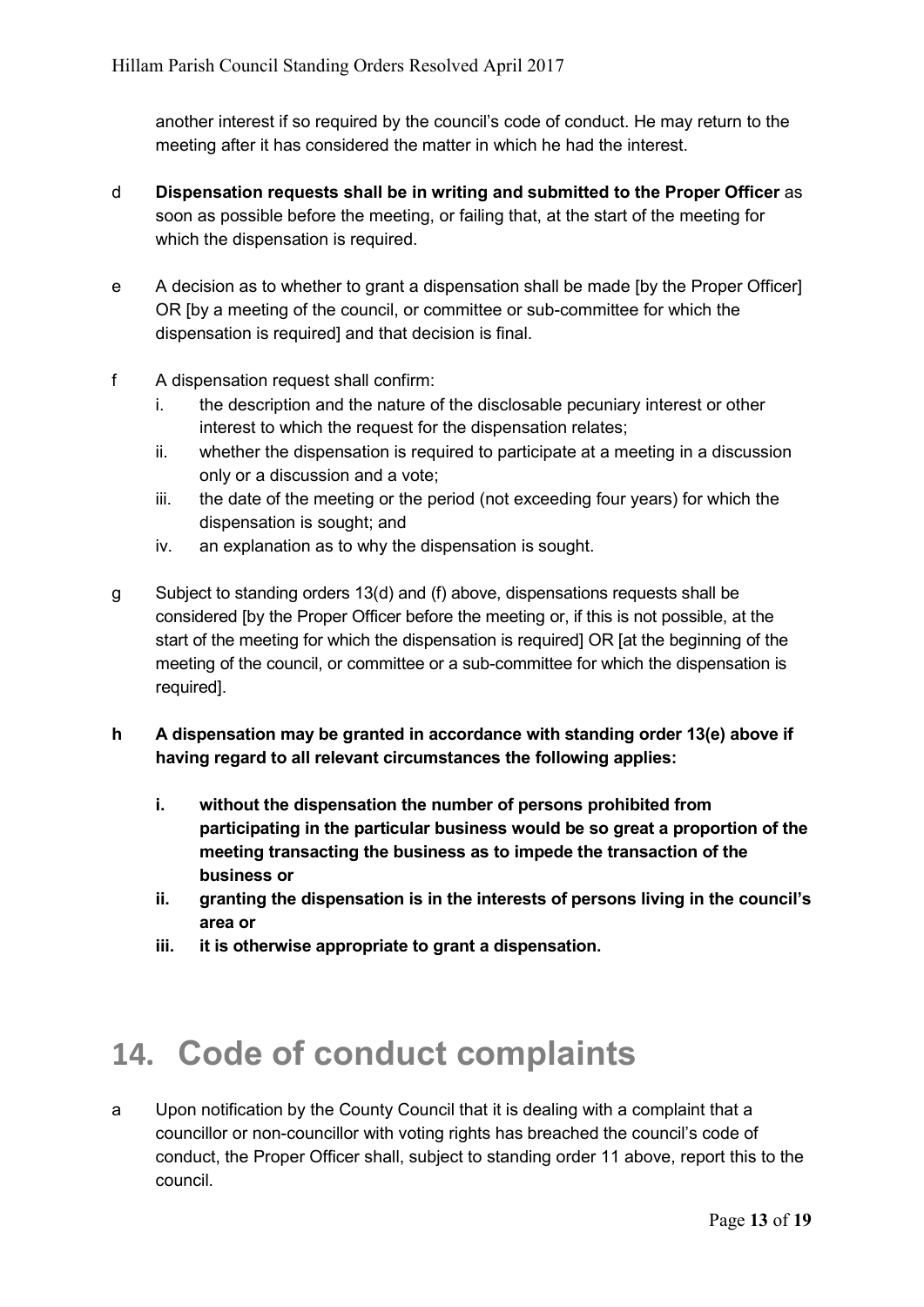- b Where the notification in standing order 14(a) above relates to a complaint made by the Proper Officer, the Proper Officer shall notify the Chairman of Council of this fact, and the Chairman shall nominate another staff member to assume the duties of the Proper Officer in relation to the complaint until it has been determined and the council has agreed what action, if any, to take in accordance with standing order 14(d) below].
- c The council may:
	- i. provide information or evidence where such disclosure is necessary to progress an investigation of the complaint or is required by law;
	- ii. seek information relevant to the complaint from the person or body with statutory responsibility for investigation of the matter;
- d Upon notification by the District or Unitary Council that a councillor or noncouncillor with voting rights has breached the council's code of conduct, the council shall consider what, if any, action to take against him. Such action excludes disqualification or suspension from office.

## 15. Proper Officer

- a The Proper Officer shall be either the clerk or other staff member nominated by the council to undertake the work of the Proper Officer when the Proper Officer is absent.
- b The Proper Officer shall:

At least three clear days before a meeting of the council, a committee and a subcommittee serve on councillors a summons by hand delivery, post to their residence or by email, confirming the time, place and the agenda provided any such email contains the electronic signature and title of the Proper Officer. *See standing order 3(b) above for the meaning of clear days for a meeting of a full council and standing order 3 (c) above for a meeting of a committee.*

- i. give public notice of the time, place and agenda at least three clear days before a meeting of the council or a meeting of a committee or a subcommittee (provided that the public notice with agenda of an extraordinary meeting of the council convened by councillors is signed by them); *See standing order 3(b) above for the meaning of clear days for a meeting of a full council and standing order 3(c) above for a meeting of a committee.*
- ii. subject to standing order 9 above, include on the agenda all motions in the order received unless a councillor has given written notice at least 1 days before the meeting confirming his withdrawal of it;
- iii. convene a meeting of full council for the election of a new Chairman of the Council, occasioned by a casual vacancy in his office;
- iv. facilitate inspection of the minute book by local government electors;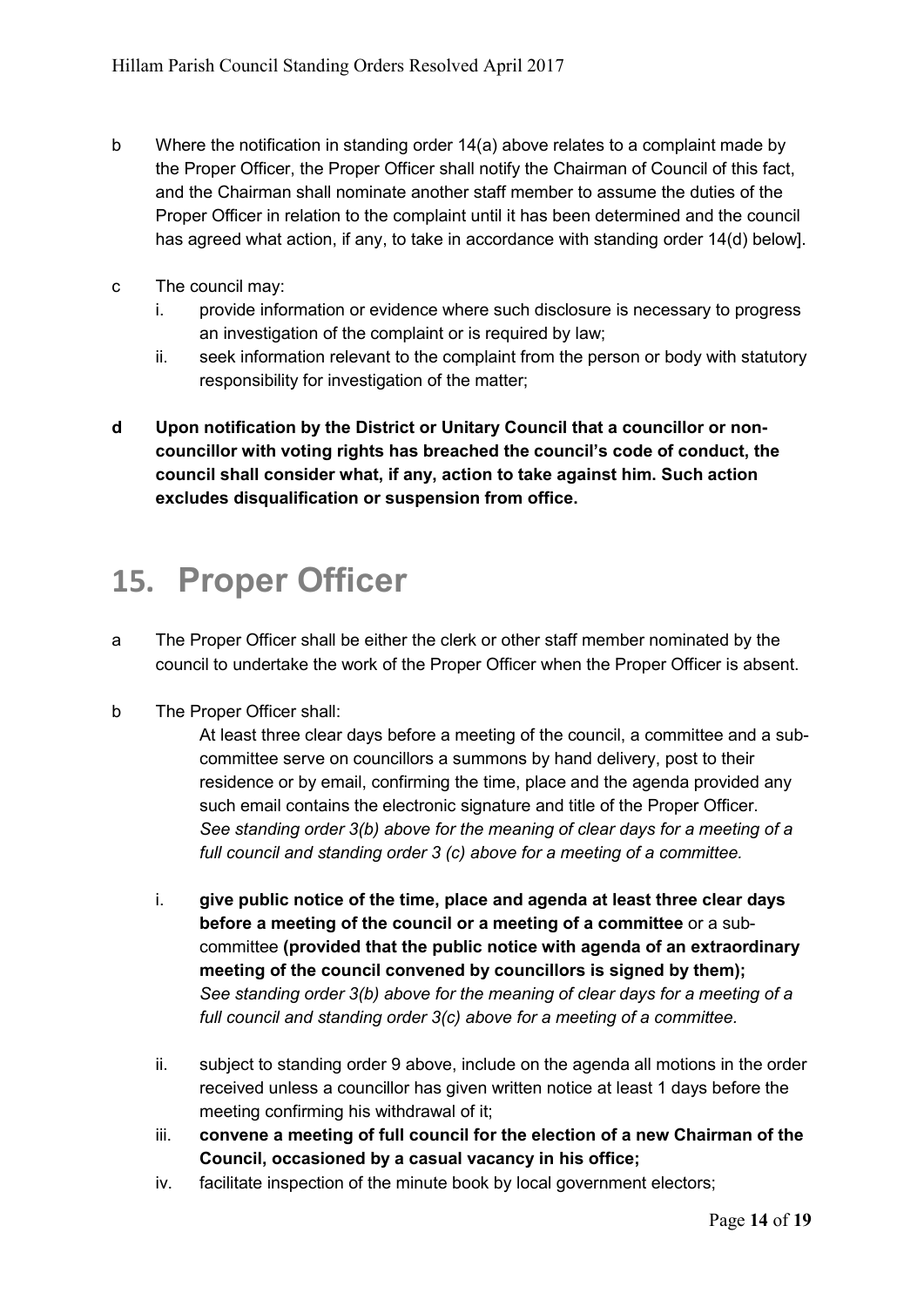- v. receive and retain copies of byelaws made by other local authorities;
- vi. retain acceptance of office forms from councillors;
- vii. retain a copy of every councillor's register of interests;
- viii. assist with responding to requests made under the Freedom of Information Act 2000 and Data Protection Act 1998, in accordance with and subject to the council's policies and procedures relating to the same;
- ix. receive and send general correspondence and notices on behalf of the council except where there is a resolution to the contrary;
- x. manage the organisation, storage of, access to and destruction of information held by the council in paper and electronic form;
- xi. arrange for legal deeds to be executed; *See also standing order 22 below.*
- xii. arrange or manage the prompt authorisation, approval, and instruction regarding any payments to be made by the council in accordance with the council's financial regulations;
- xiii. record every planning application notified to the council and the council's response to the local planning authority in a book for such purpose;
- xiv. refer a planning application received by the council to the Chairman or in his absence the Vice-Chairman of the Council within two working days of receipt to facilitate an extraordinary meeting if the nature of a planning application requires consideration before the next ordinary meeting of the council, or request a delayed response date from Selby District Council.
- xv. manage access to information about the council via the publication scheme; and
- xvi. retain custody of the seal of the council (if any) which shall not be used without a resolution to that effect. *See also standing order 22 below.*

#### 16. Responsible Financial Officer

a The council shall appoint appropriate staff member(s) to undertake the work of the Responsible Financial Officer when the Responsible Financial Officer is absent.

#### 17. Accounts and accounting statements

- a "Proper practices" in standing orders refer to the most recent version of Governance and Accountability for Local Councils – a Practitioners' Guide (England.
- b All payments by the council shall be authorised, approved and paid in accordance with the law, proper practices and the council's financial regulations.
- c The Responsible Financial Officer shall supply to each councillor as soon as practicable after 30 June, 30 September and 31 December in each year a statement to summarise: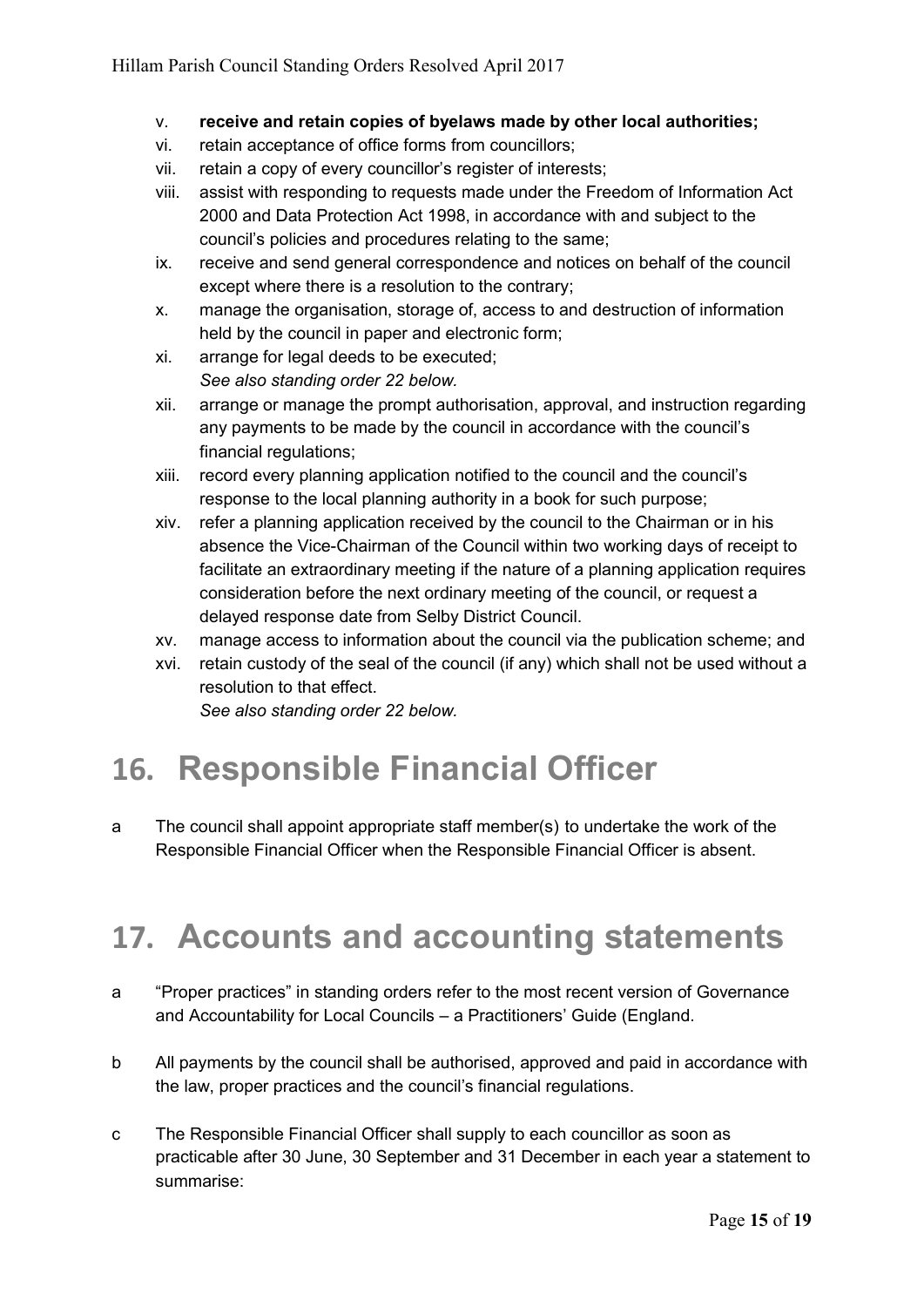- i. the council's receipts and payments for each quarter;
- ii. the council's aggregate receipts and payments for the year to date;
- iii. the balances held at the end of the quarter being reported

and which includes a comparison with the budget for the financial year and highlights any actual or potential overspends.

- d As soon as possible after the financial year end at 31 March, the Responsible Financial Officer shall provide:
	- i. each councillor with a statement summarising the council's receipts and payments for the last quarter and the year to date for information; and
	- ii. to the full council the accounting statements for the year in the form of Section 1 of the annual return, as required by proper practices, for consideration and approval.
- e The year end accounting statements shall be prepared in accordance with proper practices and applying the form of accounts determined by the council (receipts and payments, or income and expenditure) for a year to 31 March. A completed draft annual return shall be presented to each councillor before the end of the following month of May. The annual return of the council, which is subject to external audit, including the annual governance statement, shall be presented to council for consideration and formal approval before 30 June.

#### 18. Financial controls and procurement

- a The council shall consider and approve financial regulations drawn up by the Responsible Financial Officer, which shall include detailed arrangements in respect of the following:
	- i. the keeping of accounting records and systems of internal controls;
	- ii. the assessment and management of financial risks faced by the council;
	- iii. the work of the independent internal auditor in accordance with proper practices and the receipt of regular reports from the internal auditor, which shall be required at least annually;
	- iv. the inspection and copying by councillors and local electors of the council's accounts and/or orders of payments; and
	- v. procurement policies (subject to standing order 17(c) below) including the setting of values for different procedures where a contract has an estimated value of less than £50,000.
- b Financial regulations shall be reviewed regularly and at least annually for fitness of purpose.
- c Financial regulations shall confirm that a proposed contract for the supply of goods, materials, services and the execution of works with an estimated value in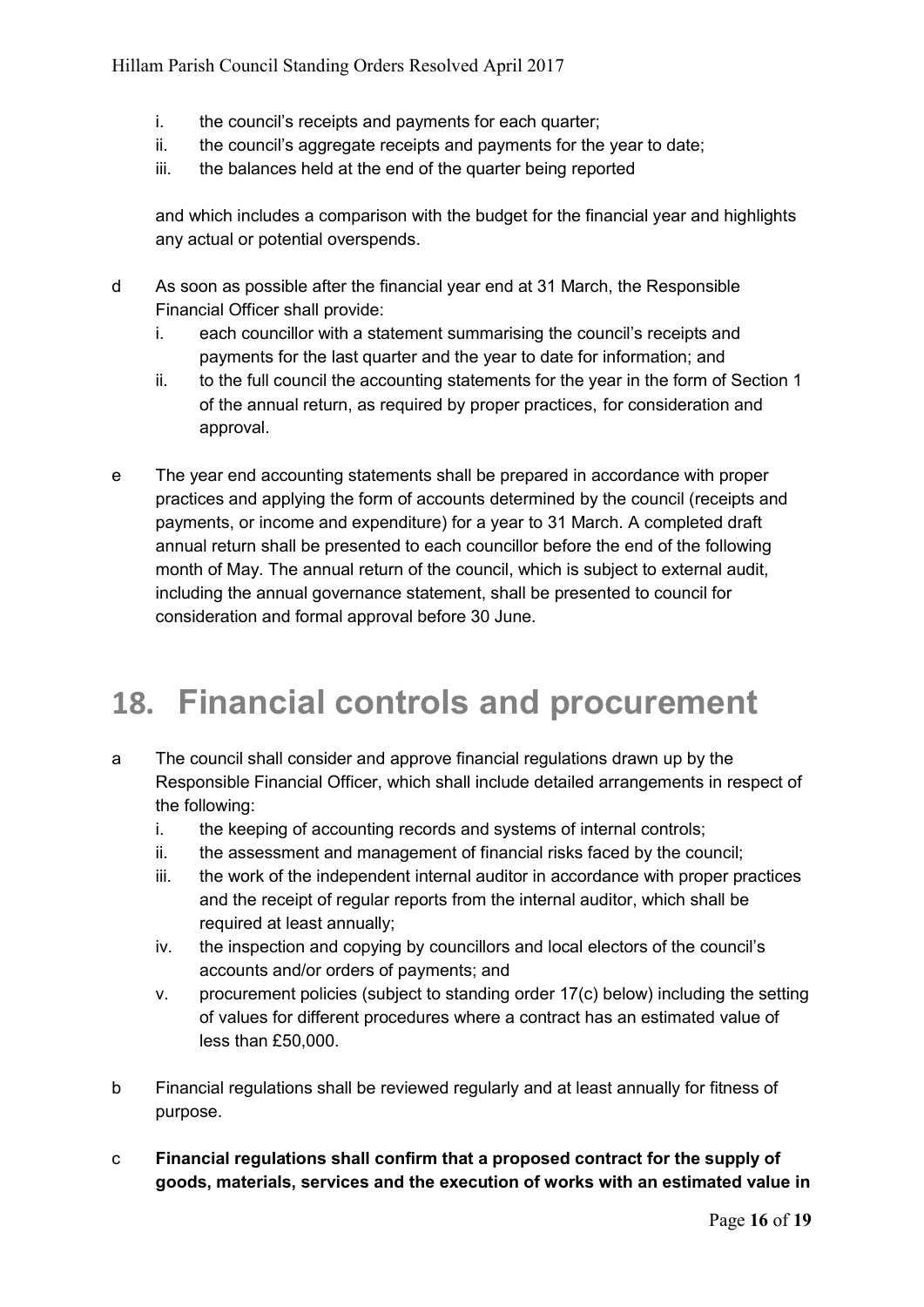#### excess of £10,000 shall be procured on the basis of a formal tender as summarised in standing order 18(d) below.

Advise should be secured for this contract before tender and contracts of any greater value.

## 19. Handling staff matters

- a A matter personal to a member of staff that is being considered by a meeting of council Staffing Committee is subject to standing order 11 above.
- b Subject to the council's policy regarding employees absences from work the Chairman will report to the Full council in accordance with policy documents.
- c The chairman of the Staffing Committee shall upon a resolution conduct a review of the performance and annual appraisal of the work of The Clerk. The reviews and appraisal shall be reported in writing and is subject to approval by resolution by the full council.
- d Grievance issues should be conducted according to the Hillam Parish Council Grievance Policy.
- e Any persons responsible for all or part of the management of staff shall treat the written records of all meetings relating to their performance, capabilities, grievance or disciplinary matters as confidential and secure.
- f The council shall keep all written records relating to employees secure. All paper records shall be secured and locked and electronic records shall be password protected and encrypted.
- g Only persons with line management responsibilities shall have access to staff records referred to in standing orders 19(f) and (g) above if so justified.
- h Access and means of access by keys and/or computer passwords to records of employment referred to in standing orders 19(f) and (g) above shall be provided only to The Clerk and/or the Chairman of the Council.

## 20. Requests for information

- a Requests for information held by the council shall be handled in accordance with the council's policy in respect of handling requests under the Freedom of Information Act 2000 and the Data Protection Act 1998.
- b Correspondence from, and notices served by, the Information Commissioner shall be referred by the Proper Officer to the chairman of the relevant committee. The said committee shall have the power to do anything to facilitate compliance with the Freedom of Information Act 2000.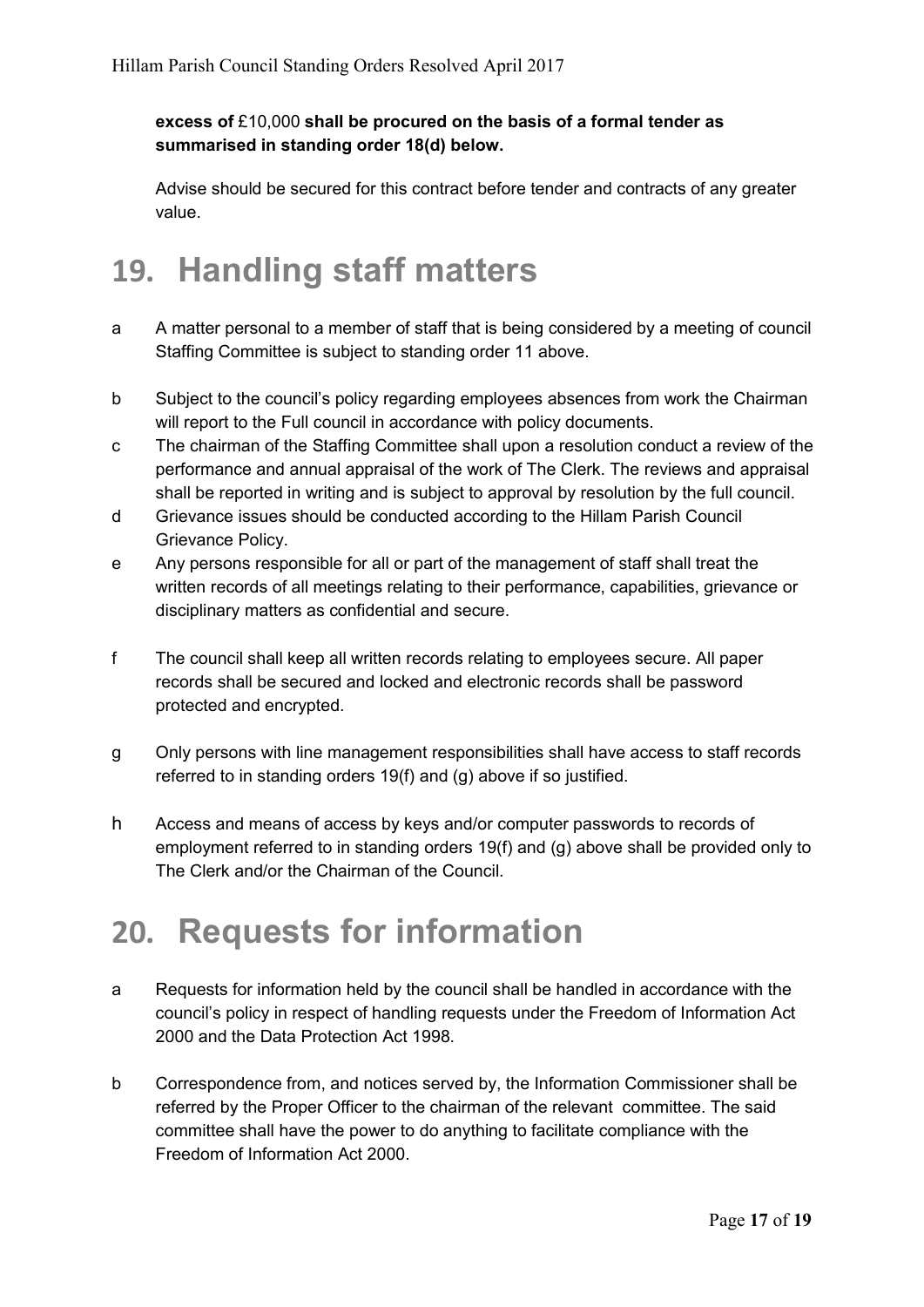#### 21. Relations with the press/media

a Requests from the press or other media for an oral or written comment or statement from the Council, its councillors or staff shall be handled in accordance with the Council's policy in respect of dealing with the press and/or other media.

#### 22. Execution and sealing of legal deeds

*See also standing orders 15(b)(xii) and (xvii) above.*

a A legal deed shall not be executed on behalf of the council unless authorised by a resolution.

Subject to standing order 21 above, any two councillors may sign, on behalf of the council, any deed required by law and the Proper Officer shall witness their signatures. *The above is applicable to a council without a common seal.*

#### 23. Communicating with District and County or Unitary councillors

- a An invitation to attend a meeting of the council shall be sent, together with the agenda, to the ward councillor(s) of Selby District Council and County Council.
- b Unless the council determines otherwise, a copy of each letter sent to North Yorkshire County Council shall be sent to the ward councillor(s) representing the area of the council.

#### 24. Restrictions on councillor activities

- a. Unless authorised by a resolution, no councillor shall:
	- i. inspect any land and/or premises which the council has a right or duty to inspect; or
	- ii. issue orders, instructions or directions.